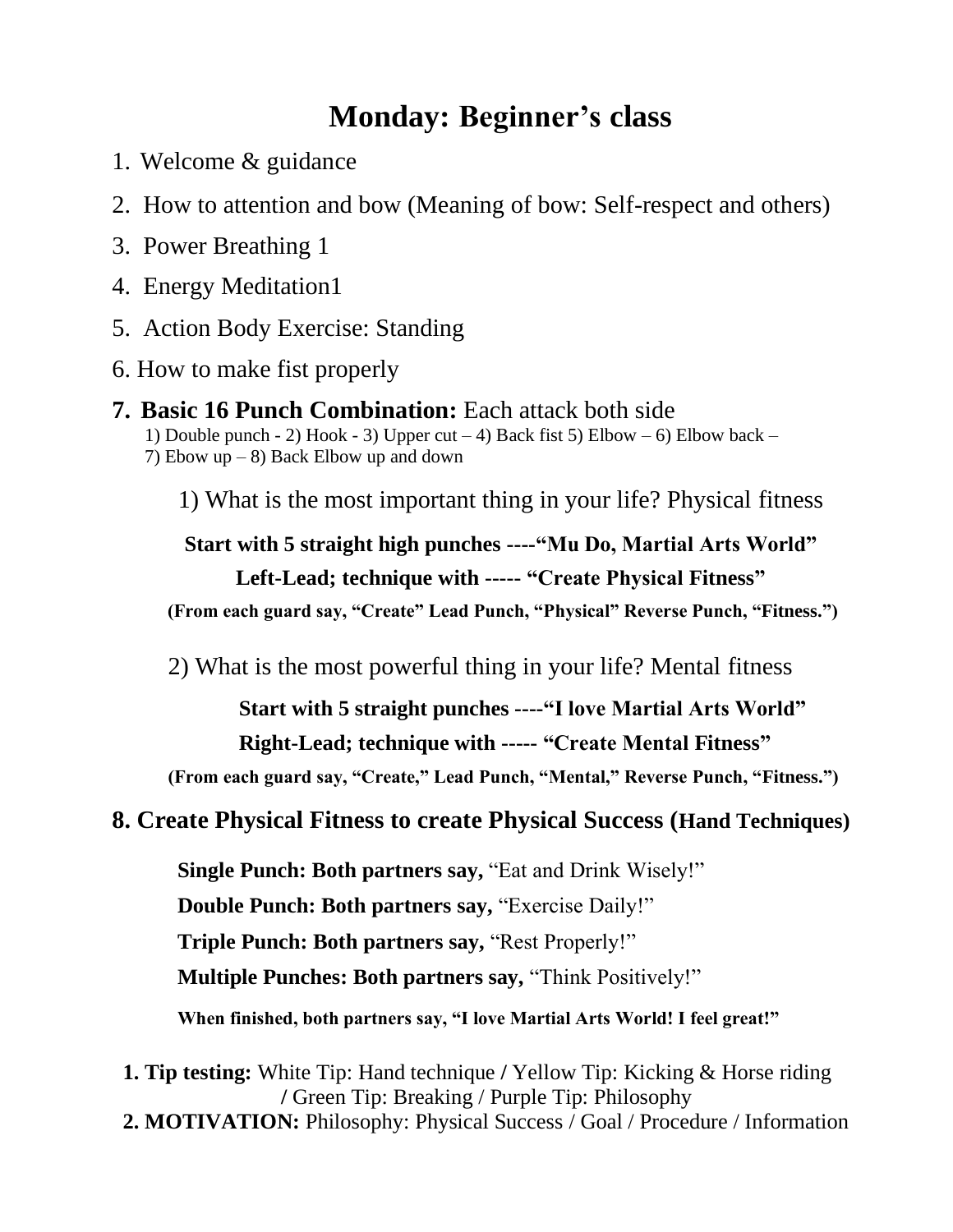### **Energy Meditation**

Þ.

#### **What is energy meditation? Meditation to generate fresh, peaceful, and positive energy.**

Empty your body and mind by expelling used toxins, evil, and negative energy from your body. Generate energy by receiving fresh, peaceful, and positive energy from nature.

#### **Benefits of energy meditation:**

 You need fresh, peaceful, and positive energy to be healthier, smarter, and stronger. With fresh, peaceful, and positive energy, you will be vigorous and can maximize your potential.

### **Energy Meditation 1**

 Inhale deeply and exhale peacefully with a smile. While inhaling, intentionally visualize you are receiving fresh, peaceful and positive energy from nature. While exhaling, intentionally visualize you are expelling used toxins, evil and negative energy from your body, and internally say:



Energy meditation will strengthen your inner power. **It will release your stress and develop a winning spirit.**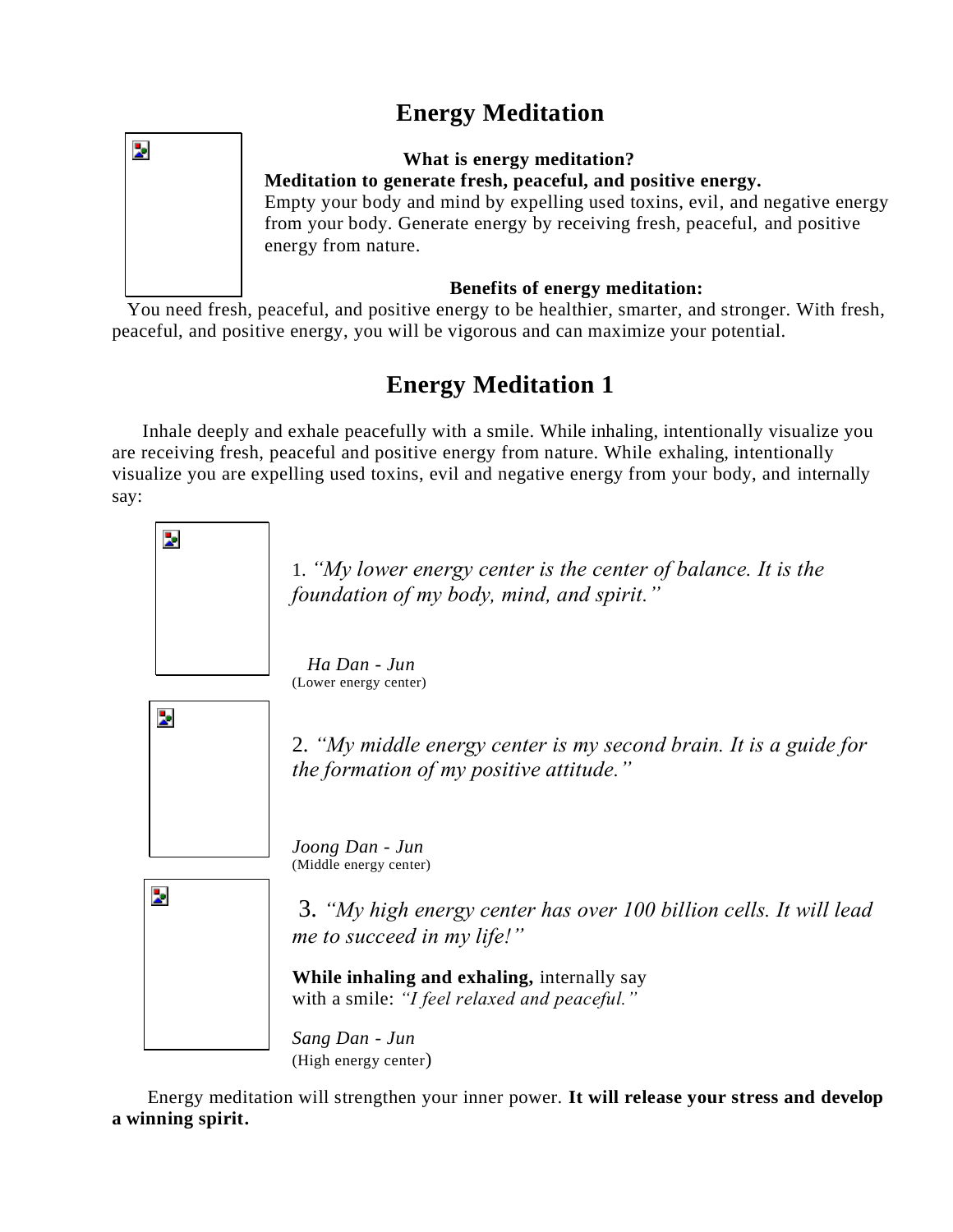## Tuesday: **Beginner's Class**

- 1. Power Breathing 2
- 2. Energy Meditation 2
- 3. Action Body Exercise: Standing & seating.
- 4. Basic 16 Punch Combination

#### **5. Basic 20 Kick Combination:** Each kick both side

1) Leg raise up – 2) Swing kick – 3) Inside swing kick – 4) Pickax kick – 5) Knee kick – 6) Pushing kick – 7) Front kick – 8) Round house kick 9) Side kick – 10) Stepping side kick

1) What is the foundation of a successful life? Moral fitness

2) What is the most valuable thing in your life? Financial fitness

### **Right Leg ----- "Create Moral Fitness" Left Leg ----- "Create Financial Fitness"**

### **7.**. **Breaking Technique (Double Step Side Kick)**

1) Before breaking ----- "No fear, yes I can!"

#### **After breaking ----- "I am a life champion!"**

2) Before breaking ----- "My goal is to become a CEO!"

#### **After breaking ----- "I will be a certified instructor!"**

**1. Tip testing:** White Tip: Hand technique **/** Yellow Tip: Kicking & Horse riding  **/** Green Tip: Breaking / Purple Tip: Philosophy

#### 2. MOTIVATION: Philosophy: Mental Success / Goal / Procedure / Information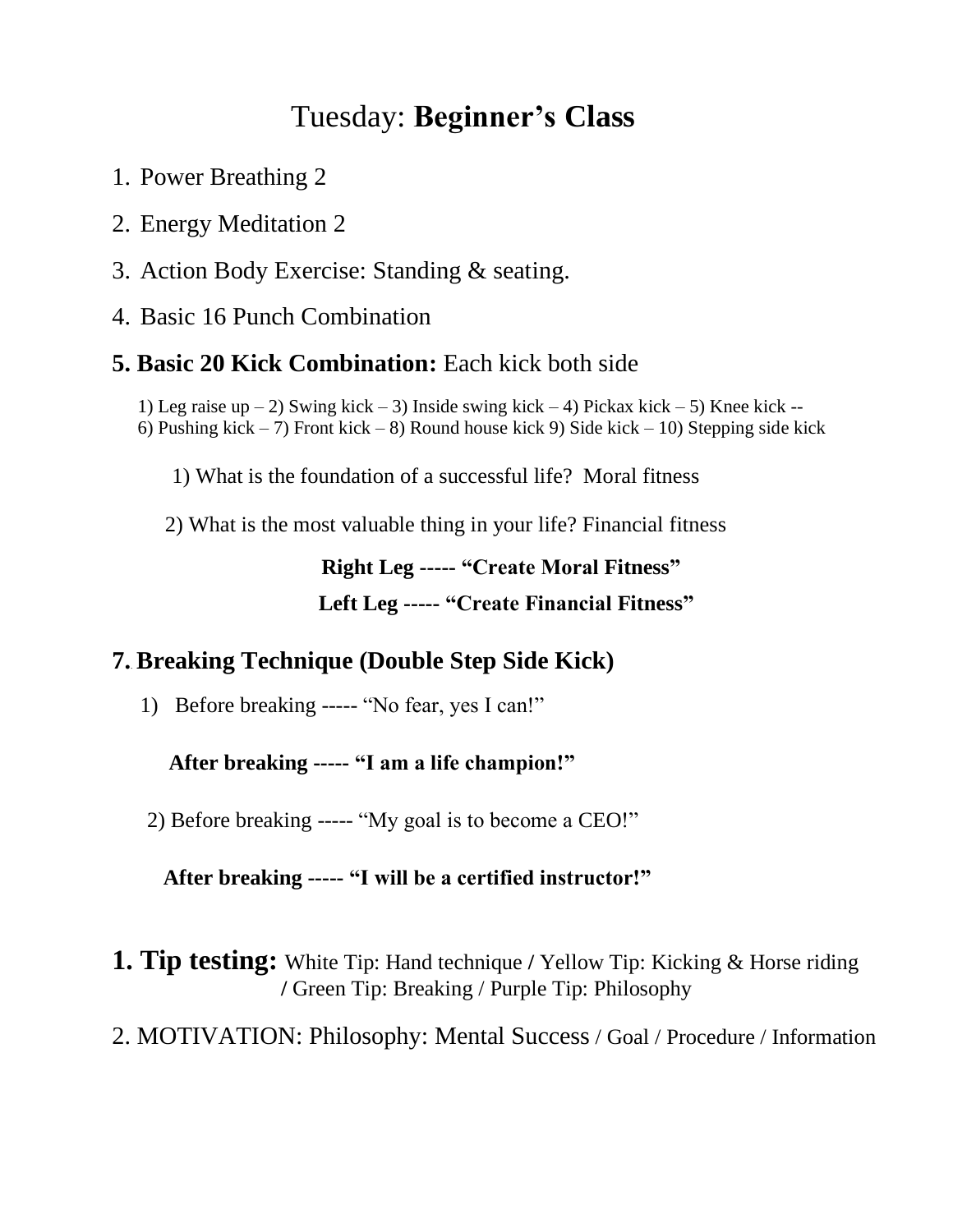#### **Energy Meditation 2**

**1. Take a few breaths and internally say with a smile**: "*Inhale deeply and exhale peacefully."*

#### **2. While inhaling, intentionally visualize and**

**internally say:** *"I am receiving fresh energy from nature into my lower energy center."*

*Ha Dan - Jun* 

Þ.

**While exhaling, intentionally visualize and internally say:** *"I am expelling toxins (starting from my lower energy center) out of my body into the ground, air, and sky simultaneously*." Lower energy contor



**3. While inhaling, intentionally visualize and internally say:** "*I am receiving peaceful energy from nature into my middle energy center."*

**While exhaling, intentionally visualize and internally say: "***I am expelling evil energy (starting from my middle energy center) out of my body into the ground, air, and sky simultaneously*."

*Joong Dan - Jun*  Middle energy center



#### **4. While inhaling, intentionally visualize and**

**internally say:** "*I am receiving positive energy from nature into my high energy center."* **While exhaling, intentionally visualize and internally say: "***I am expelling negative energy (starting from my high energy center) out of my body into the ground, air, and sky simultaneously*."

 *Sang Dan - Jun High energy center*

 **5. While inhaling and exhaling,** internally say

with a smile: *"I feel positive and vigorous, and I feel I can do anything I set my mind to do."* 

Energy Meditation will empty your mind and fill your energy centers full of fresh, peaceful, and positive energy. **It will release your stress and develop internal strength**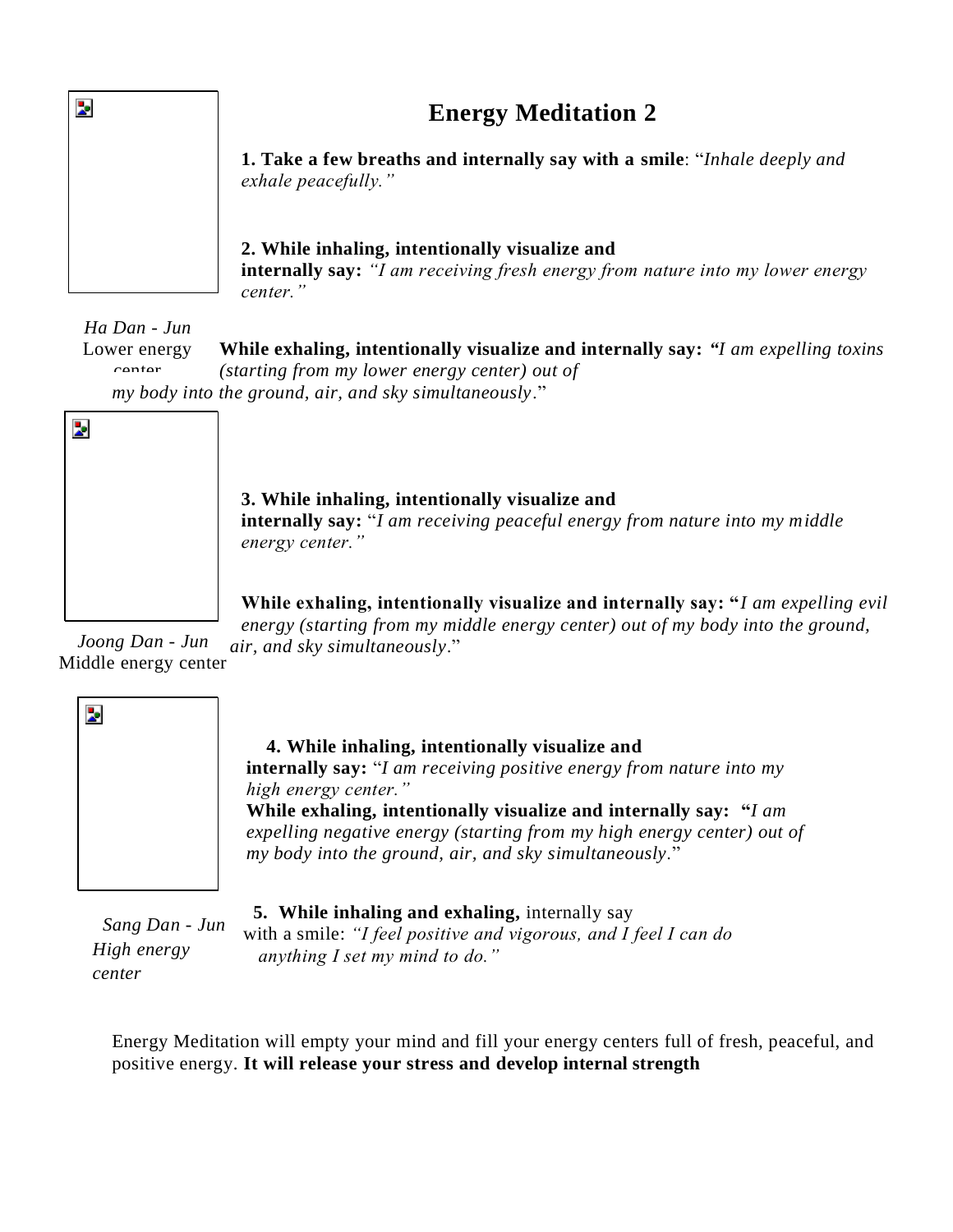## Wednesday: **Beginner's Class**

- 1. Power breathing 1-2- 3
- 2. Energy Meditation 1-2
- 3. Action Body Exercise (standing, seating & lying down)

#### 4. **Horse Riding Stance (Basic Blocks & Attacks)**

 1) Low block – 2) Middle block – 3) High block – 4) Knife hand block – 5) Inside Knife hand strikre – 6) Spear finger – 7) arc attack – 8) 5 strait punches.

#### **1)**What is your ultimate success? Life fitness

#### **Horse riding stance, technique with ----- "Create Life Fitness"**

(Left Hand Load, "Create." Left Hand Block, "Life," Right hand Load and Block, "Fitness.")

**End with 5 straight punches (mid, mid, mid, high, mid) ---- "I love Martial Arts World!"**

#### 5. **Basic Alternate Sparring**

#### **Stress for Success - Kicking Techniques!**

#### **Defend yourself from stress and energize your life!**

Front kick: **Before starting, both partners say, "I am stressed out!"** While kicking, both partners say, "Exercise!"

Round house kick: **Before starting, both partners say, "I am stressed out!"** While kicking, both partners say, "Why and How!"

Double step side kick: **Before starting, both partners say, "I am stressed out!"** While kicking, both partners say, "Find the right person!"

Pick axe kick: **Before starting, both partners say, "I am stressed out!"** While kicking, both partners say, "Focus on your goals!"

 **When finished, both partners say, "I love Martial Arts World! I feel great!"**

- **1. Tip testing:** White Tip: Hand technique **/** Yellow Tip: Kicking & Horse riding  **/** Green Tip: Breaking / Purple Tip: Philosophy
- 2. **MOTIVATION:** Philosophy: Moral Success / Goal / Procedure / Information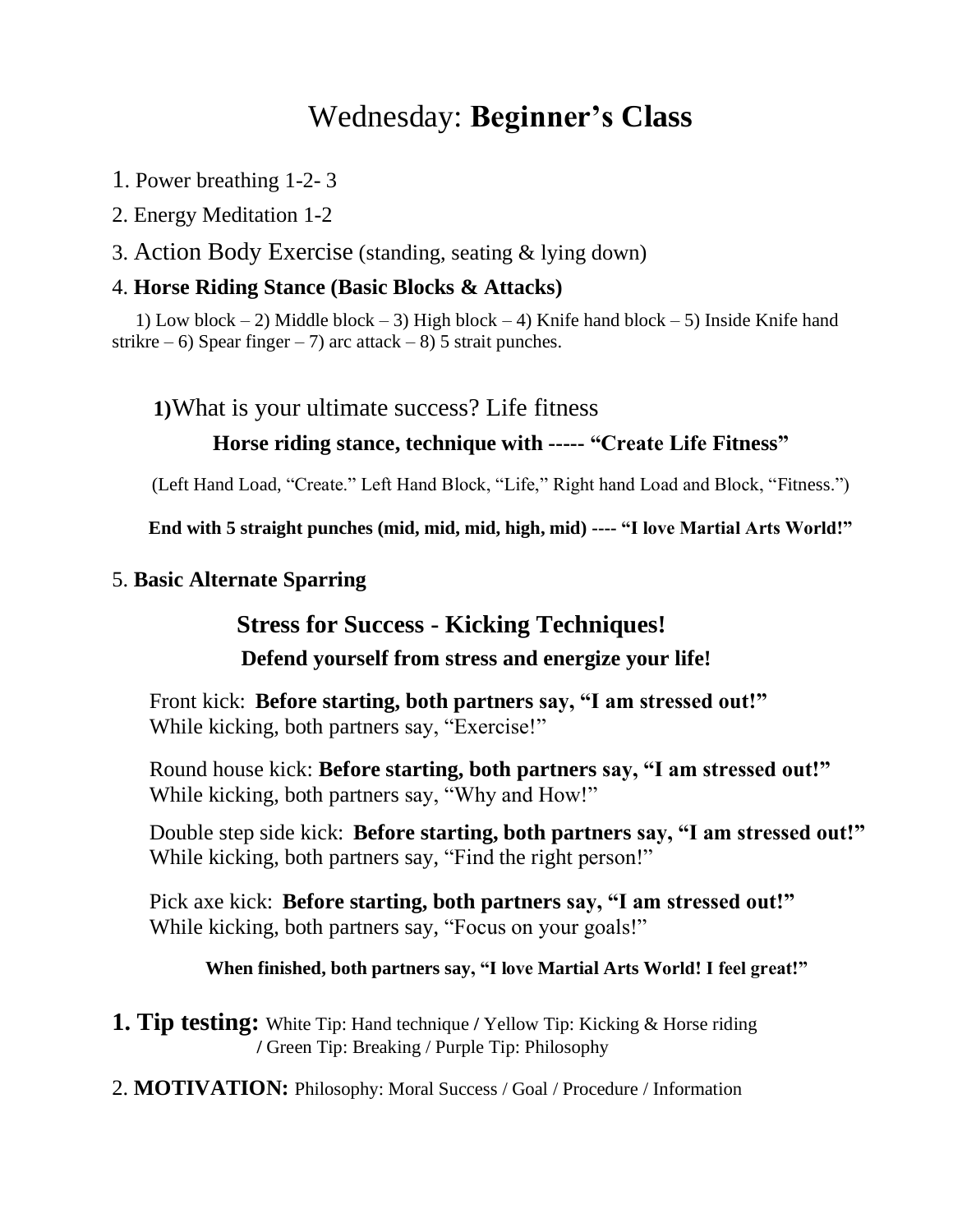## Thursday: **Beginner's class**

- 1. Welcome & guidance
- 2.How to attention and bow (Meaning of bow: Self-respect and others)
- 3. Power Breathing 1
- 4**.** Energy Meditation1
- 5. Action Body Exercise: standing, seating & lying down
- **6. Alternate Sparring: Basic 16 Punch Combination:** Each attack both side 1) Double punch - 2) Hook - 3) Upper cut  $-4$ ) Back fist 5) Elbow  $-6$ ) Elbow back  $-$  7) Ebow up – 8) Back Elbow up and down
	- 1)What is the most important thing in your life? Physical fitness 2) What is the most powerful thing in your life? Mental fitness

 **Start with 5 straight high punches ----"Mu Do, Martial Arts World" Left -Right-Lead; technique with ----- "Create Physical Fitness"** 

**(From each guard say, "Create" Lead Punch, "Physical" Reverse Punch, "Fitness.")**

 **Left -Right-Lead; technique with ----- "Create Mental Fitness"**

 **(From each guard say, "Create," Lead Punch, "Mental," Reverse Punch, "Fitness.") Start with 5 straight punches ----"I love Martial Arts World"**

#### **7. Alternate sparring: I love an Action Body!**

**Both partners say,** "I love an Action Body!"

#### **When finished, both partners say, "I love Martial Arts World! I feel great!"**

- **1. Tip testing:** White Tip: Hand technique **/** Yellow Tip: Kicking & Horse riding **/** Green Tip: Breaking / Purple Tip: Philosophy
- **2. MOTIVATION:** Philosophy: Physical Success / Goal / Procedure / Information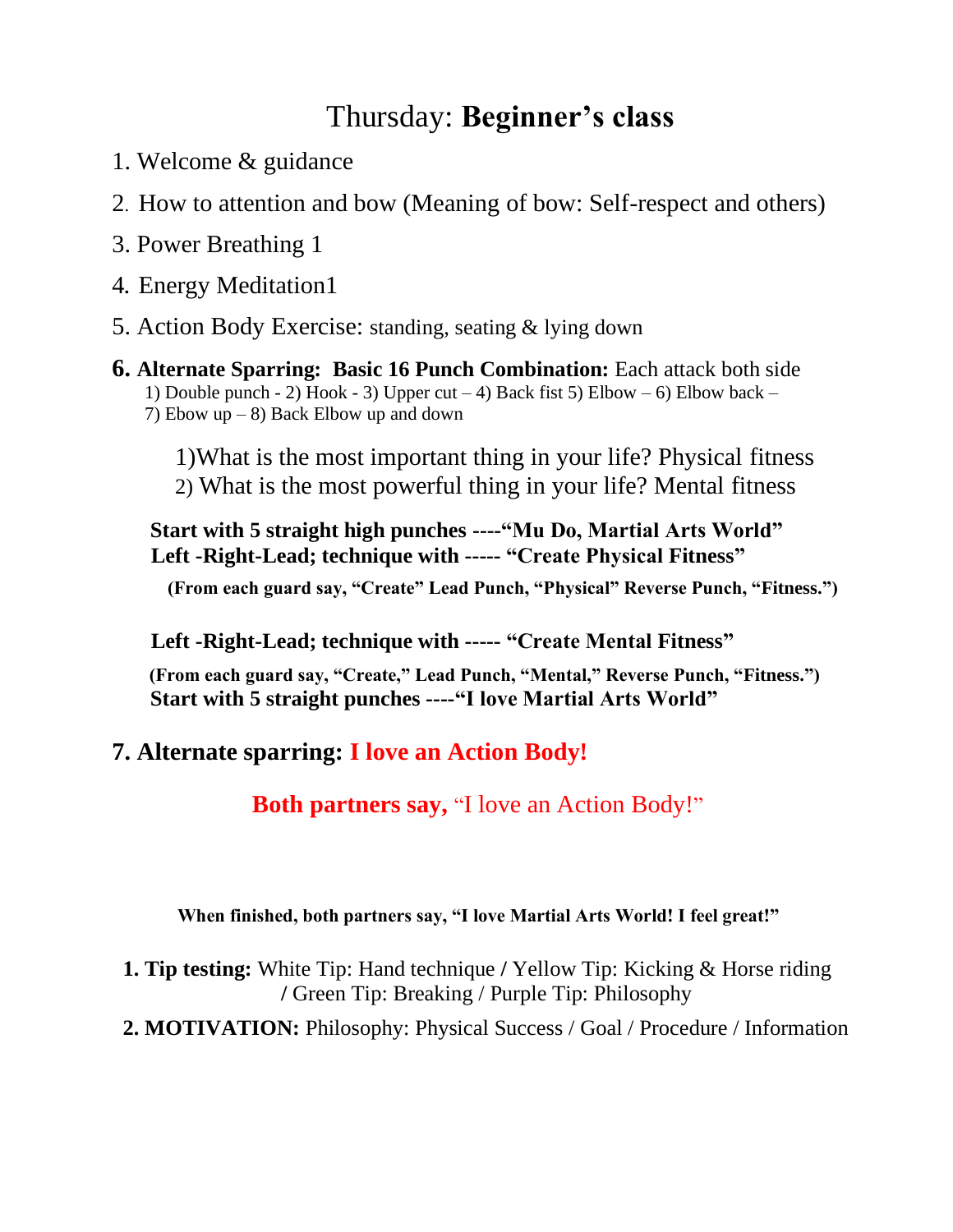## **Friday: Rehearsal Testing Beginner's Class**

- 1. Energy Meditation
- 2. Power Exercise
- **3. Basic 16 Punch Combination**
- **4. 20 Basic kicks combination**
- **5. Horse riding stance (Basic block & attacks)**

### **6. Breaking**

### **7. Create physical fitness to create physical success**

#### **8. Stress for success**

#### **9. Class Questions:**

**Adult:** 3benefits / What is Martial Arts World / Goal / most important thing / stress for success /  **Children:** Hero / best friend / clean up room / benefits / goal

- **1. Tip testing:** White Tip: Hand technique **/** Yellow Tip: Kicking & Horse riding  **/** Green Tip: Breaking / Purple Tip: Philosophy
- 2. **MOTIVATION:** Philosophy: Stress for success / Goal / Procedure / Information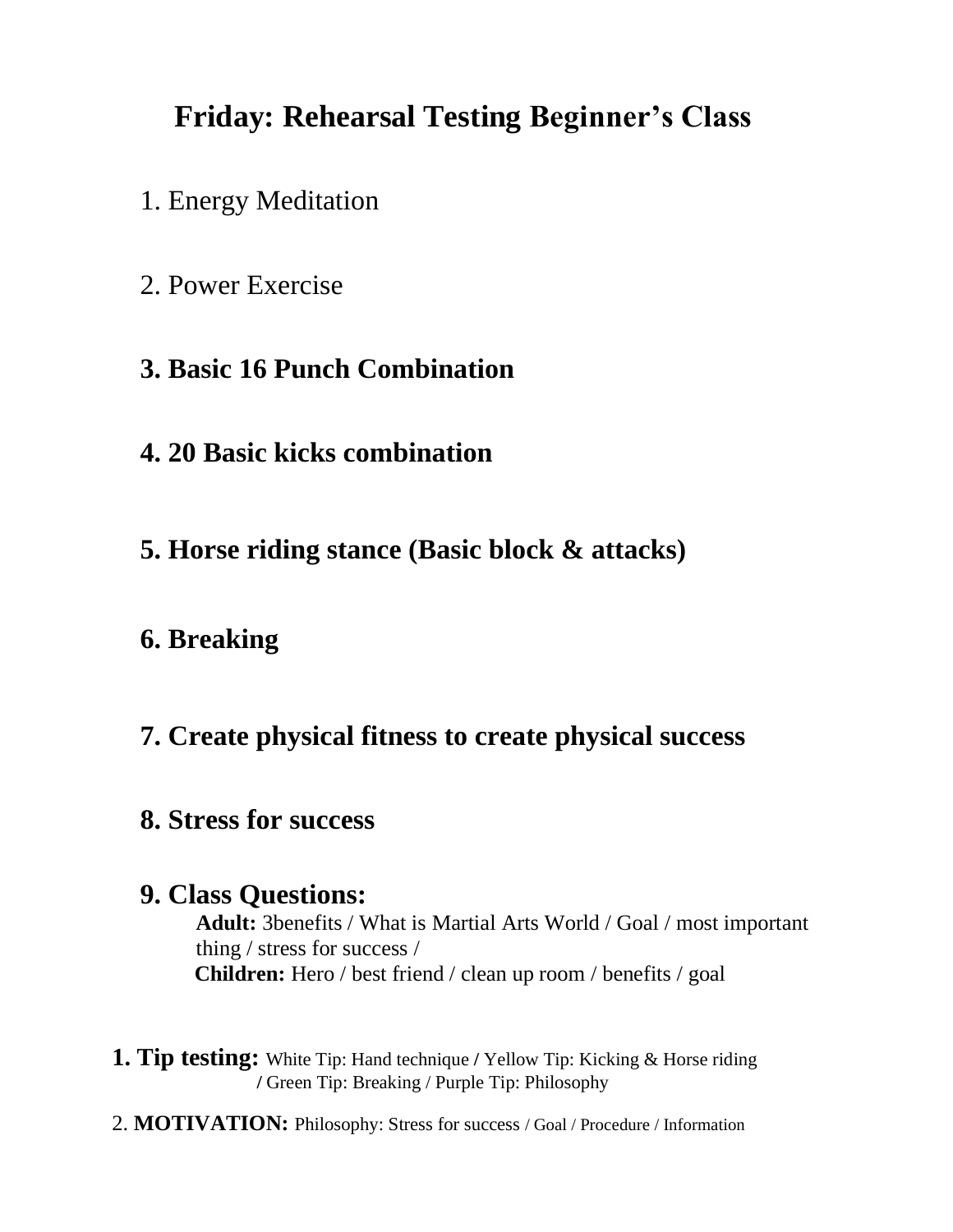## Saturday: **Review Beginner's Class**

- 1. Power Breathing
- 2. Energy Meditation
- 3. Power Exercise: standing, seating & lying down

### **4. Basic 16 Punch Combination (alternate sparring)**

**5. 20 Basic kicks combination (Alternate sparring)**

### **6. Horse riding stance (alternate)**

### **7. Breaking**

**8. Create physical fitness to create physical success**

#### **9. Stress for success**

- **1. Tip testing:** White Tip: Hand technique **/** Yellow Tip: Kicking & Horse riding  **/** Green Tip: Breaking / Purple Tip: Philosophy
- 2. **MOTIVATION:** Philosophy: What is martial Arts world / Goal / Procedure / Information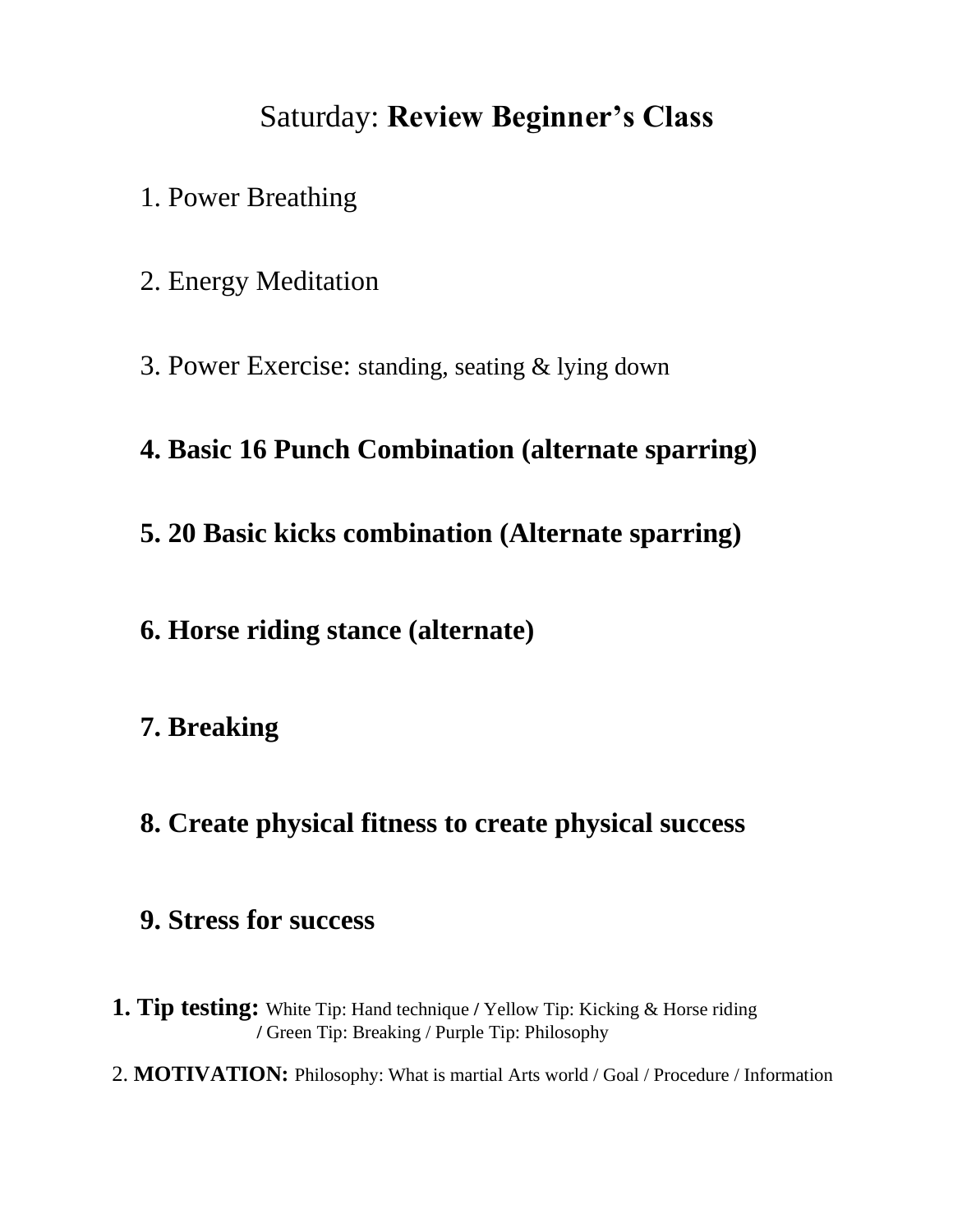# **Sunday: Self practice**

Practice what you have learned

## **1.Breathing**

- **2.Energy Meditation**
- **3.Power Exercise**
- **4.Basic**
- **5. Basic 16 Punch Combination**
- **6. Basic 20 Kick Combination**
- **7. Horse riding Stance**
- **8. Breaking Technique**
- **9. Create Physical Fitness to create Physical Success**
- **10. Stress for Success**
- **11. Check beginner's guide**
- **12. Enjoy reading What is Martial arts World?**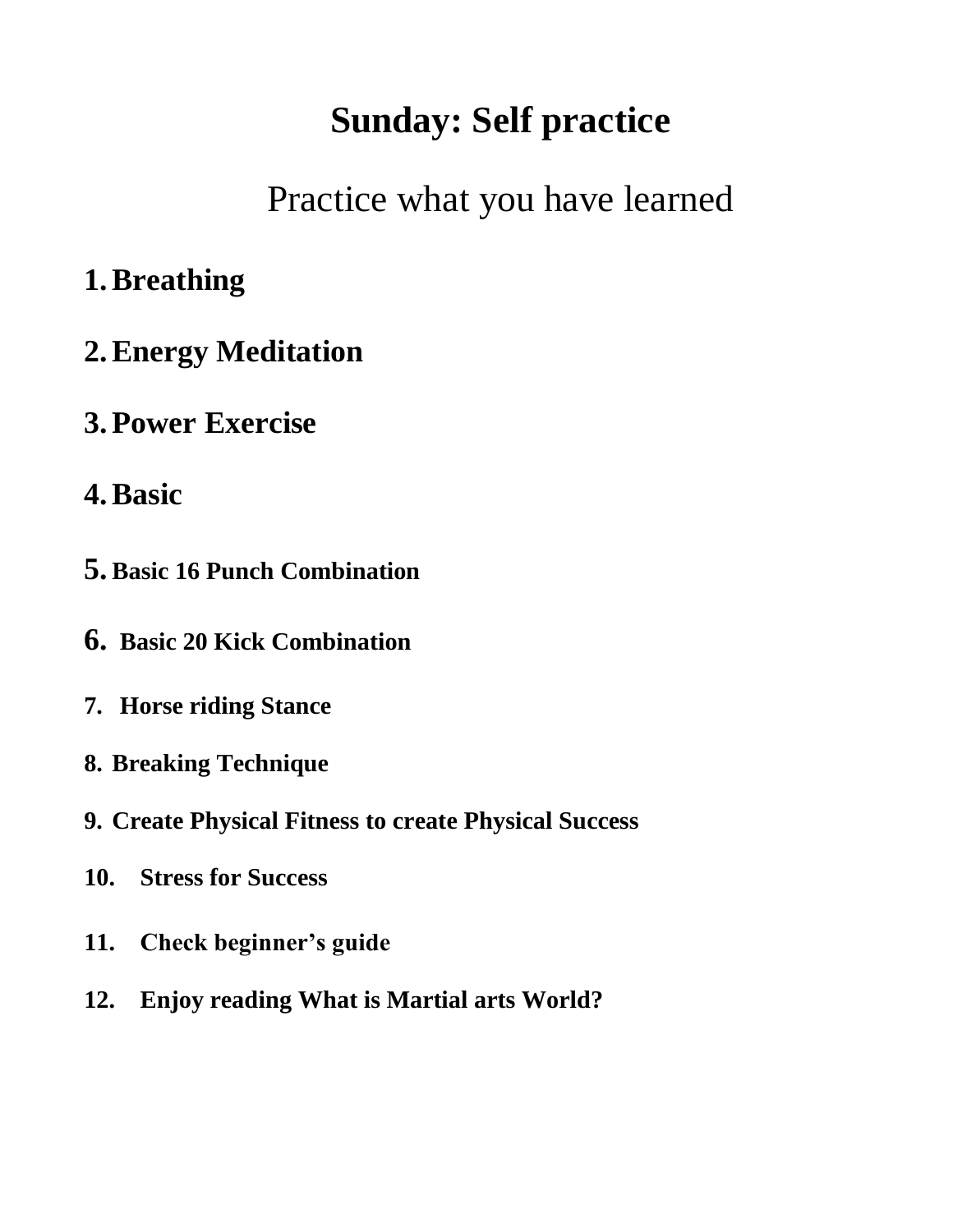## **Procedure for Beginner's Class**

- **1. Beginner's guidance**
- **2. What is Martial Arts World**
- **3. Purpose of technique**

#### **4. Technique and action philosophy**

- 1) Break down technique and practice slowly
- 2) Regular speed with action philosophy
- 3) Fast Speed
- **5. Tip testing 1** (Hand Technique) After 2 weeks
- **6. Tip testing 2** (Kicking & Horse Riding Blocks) After 3weeks
- **7. Tip testing 3** (Breaking technique and goal) After 3weeks
- **8. Tip testing 4** (Action philosophy) After 4weeks
	- 1) The 5 Pillars of True Success
	- 2) Personal or professional improvements
	- 3) Positive goals with Martial Arts World

### **9. Testing application (at least 5 weeks)**

- 1) Brings 5 family and friends for witness testing
- 2) When pass testing buy new belt

### **10. Super-Show (Tournament)**

- 1) Basic with action philosophy The 5 Pillars of True Success with technique
- 2) Breaking with Action philosophy (Buy breaking board)
- 3) Alternate sparring: Create physical fitness to create a physical success and stress for success

### **Basic is foundation of best technique and self-improvement**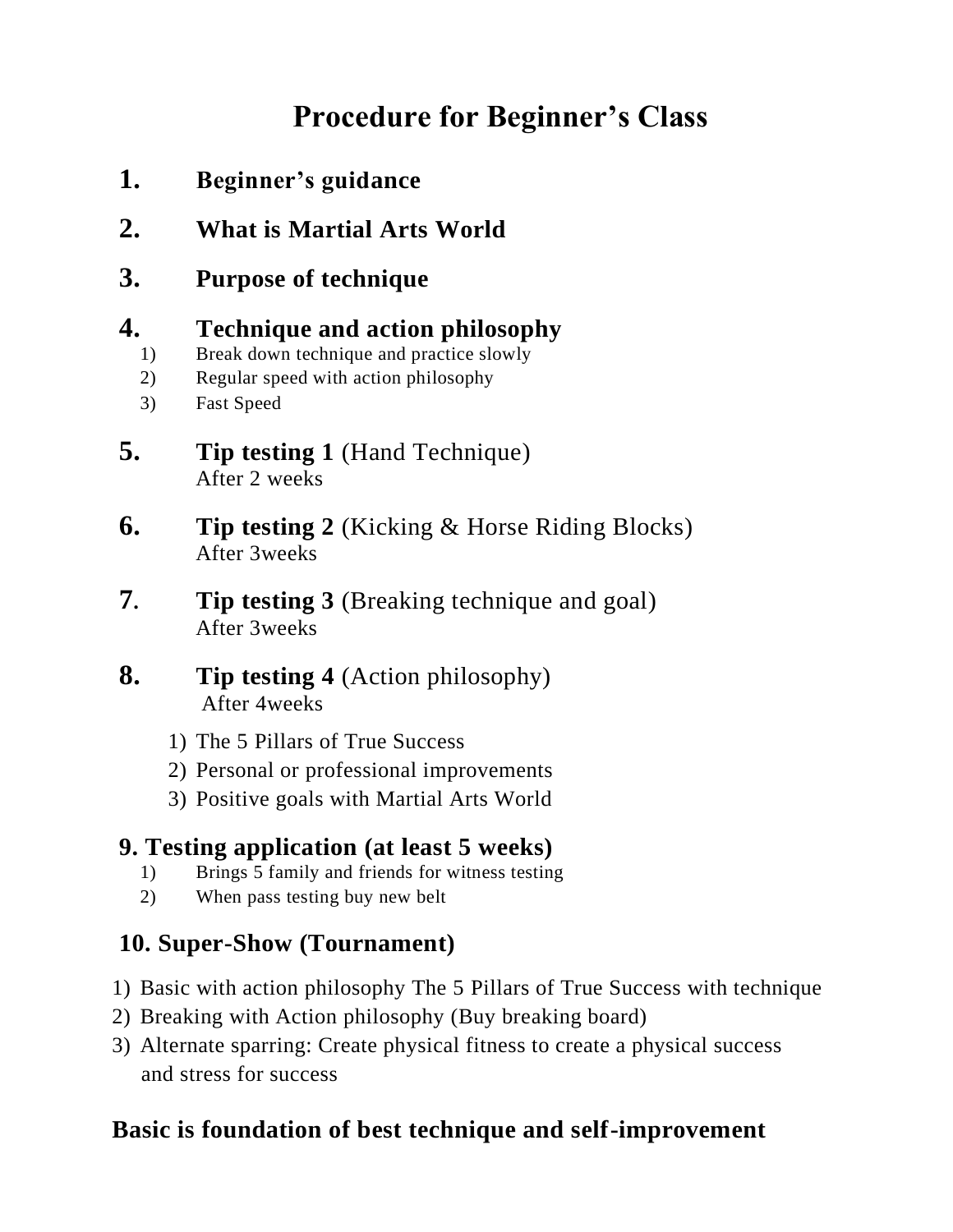# **Welcome to Martial Arts World!**

 Thank you for choosing Martial Arts World. You will have a lifechanging experience. We will support you to achieve your goals.

### **What is Martial Arts World?**

The home of life-champions; which is an institution of selfimprovement.

 Martial art training, without philosophy, is the same as street gang fighting.

## **What is the Martial Arts World philosophy?**

Action philosophy. Therefore, MAW teaches The 5 Pillars of True Success, which creates harmony and balance, the rule of nature.

**Physical Success:** Be healthier

**Mental Success:** Be wiser

**Moral Success:** Be more confident

**Financial Success:** Be wealthier

**Life Success:** Be happier

 The 5 Pillars of True Success will help you create a successful future.

Plus the 5 Power of Self-Defense, and the Top 10 Successful Habits

 *Please walk with me: Your journey to true success begins now. You will have an unforgettable, life-changing experience*.

## **Grandmaster Y.K. KIM**

Chairman and Founder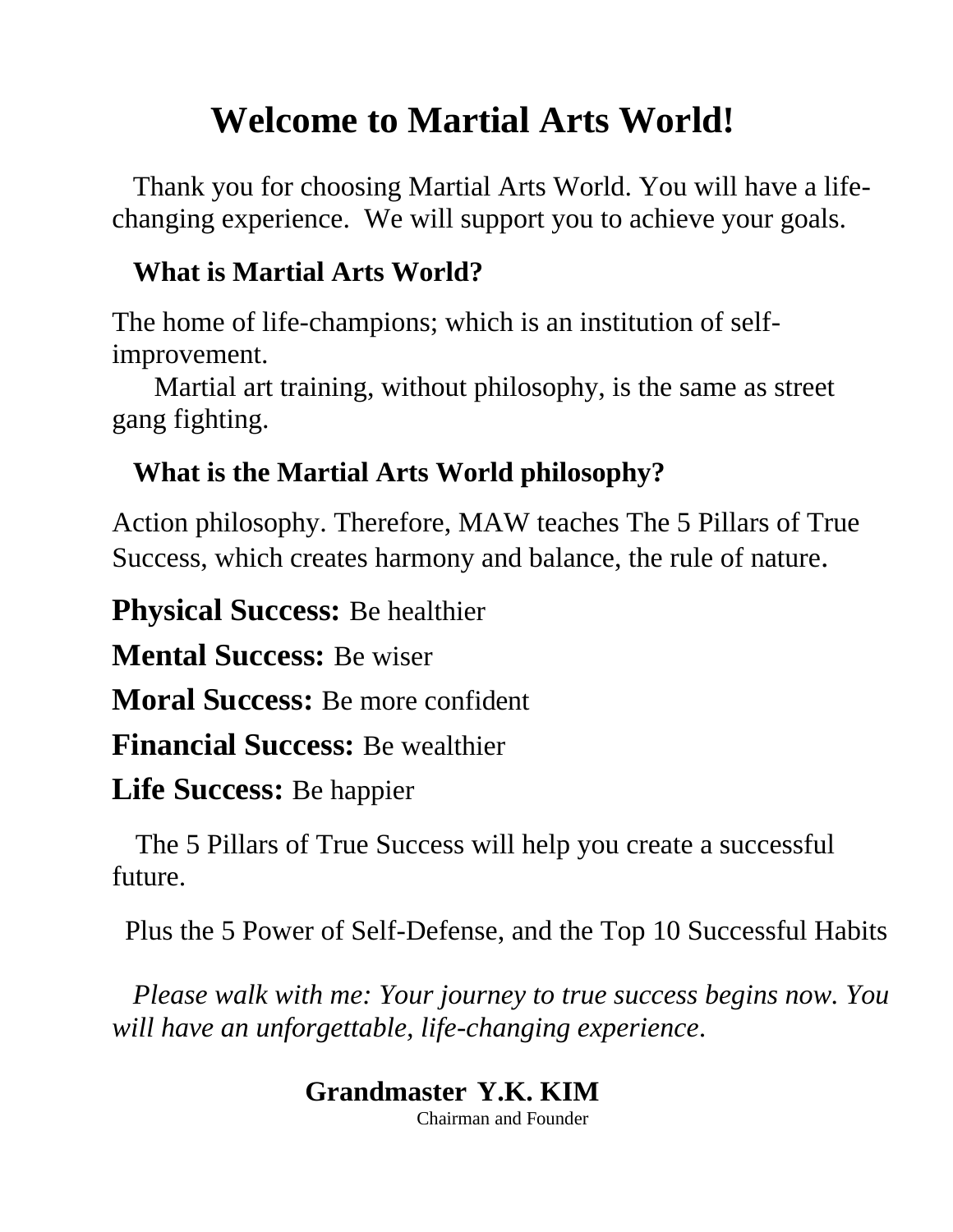### Beginners **Guidance**

**1. Awkward** -- On your first or second day, you might feel very awkward. That is because you are not used to it. But, that's very normal. If not, you are lucky. Do not let feeling awkward make you want to give up. After about a week or two, that feeling will go away and you will feel great!

 **2. Sore** -- You will definitely feel sore tomorrow. This is because you are using muscle groups that you have not used before. If you are sore, it means that you need martial arts more than anybody. You are lucky because your body needs a tune up. After one or two weeks, the soreness will go away and you will love it! You will feel healthier and stronger!

**3. Set Clear Goals** -- The most important thing that I have to explain to you is that,

**if you don't eat for 40 days, you will die of starvation.** 

**If you don't drink water for four days, you will die of dehydration.**

**If you don't breathe for 4 minutes, you will die of suffocation.**

**If you don't have hope for 4 seconds, you will die of desperation.**

#### **How do you find hope?**

You have to keep your dreams alive! And how do you keep your dreams alive? You have to set clear and positive goals. With Martial Arts World, your goal is to become a certified instructor. Why do you want to become a certified instructor? So you can become healthier, wiser, more confident, wealthier, and happier; and live a truly successful life.

**4. Why and How** – Your instructor will explain why and how to do each technique.

 **5. Rules and Regulations** – Your instructor will explain the rules and regulations at Martial Arts World. For reference, please refer to pages 8-13 in the MAW White Belt Curriculum book. Every place you go has rules and regulations, even Martial Arts World. Without rules and regulations in an organization, there would be chaos.

 **6. How to move into color belt class** – First, you will have to tip-test for basic punches, kicks, and blocks; breaking technique; and positive attitude. Every 7 weeks, we have a promotion test. Your instructor will give you notice when you are eligible to test. Once you achieve yellow belt, you will be able to join color belt classes.

### **Fun! Exciting! Meaningful! Beneficial!**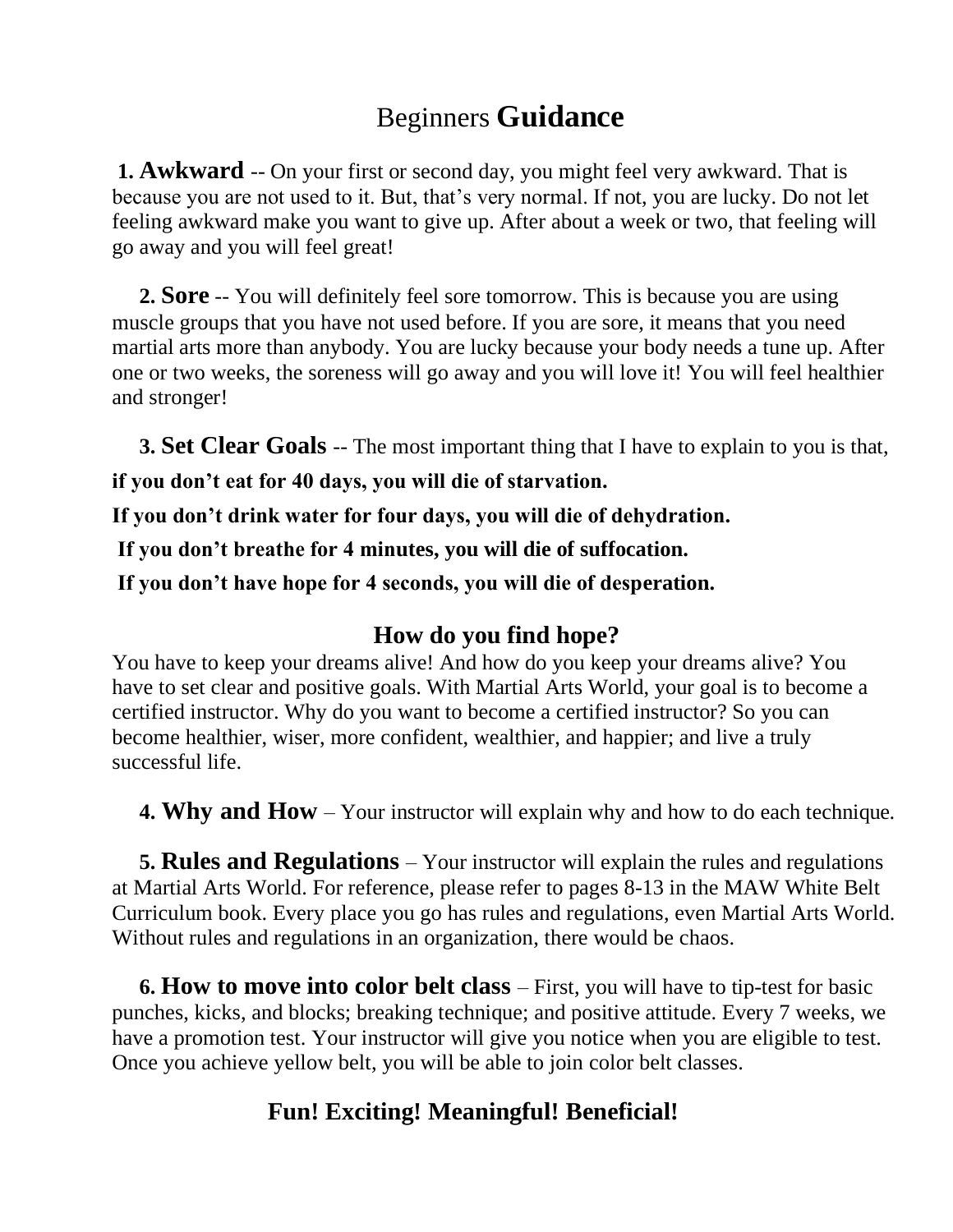#### **What is Martial Arts World?**

 Martial Arts World is the home of life champions. It is an institution of self-improvement. Martial arts practice without philosophy is the same as street gang fighting: Promote violent and vice, . True martial arts practice requires action philosophy.

 **What is Martial Arts World philosophy? HARMONY** and **BALANCE;** it is the rule of nature. A life without harmony and balance is like a day without sunshine. With harmony and balance, you can see infinite opportunities and revolutionize your life!

 **Martial Arts World is action philosophy --** a way of life. Therefore, **MAW** practices **The 5 Pillars of True Success**, which bring harmony and balance into our lives. They will help us to build physical, mental, moral, financial, and life fitness. As a result, you can achieve physical, mental, moral, financial, and life success.

**What is physical success?** Being healthier and stronger.

**What is mental success?** Being smarter and wiser.

**What is moral success?** Being more confident and having inner peace.

**What is financial success?** Being wealthier and having financial freedom.

**What is life success?** Being a better leader, and being happier.

 The 5 Pillars of True Success will create a successful future and be healthier, wiser, more confident, wealthier, and happier.

Plus, we practice **The 5 Powers of Self-Defense**. Many people have painful lives because they don't know how to defend themselves from the 5 major life threatening attacks. Therefore, you need to practice physical self-defense, mental self-defense, moral self-defense, financial self-defense, and life self-defense.

**What is physical self-defense?** Defending yourself from physical attacks: Drugs, alcohol, cigarettes, insomnia, stress or fists.

**What is mental self-defense?** Defending yourself from verbal attacks: Criticism or personal attacks.

**What is moral self-defense?** Defending yourself from self attacks: Self-doubt, fear, anger, depression, or guilt.

**What is financial self-defense?** Defending yourself from financial attacks: Credit card debt or liabilities.

**What is life self-defense?** Defending yourself from life attacks: Personal, social, and professional attacks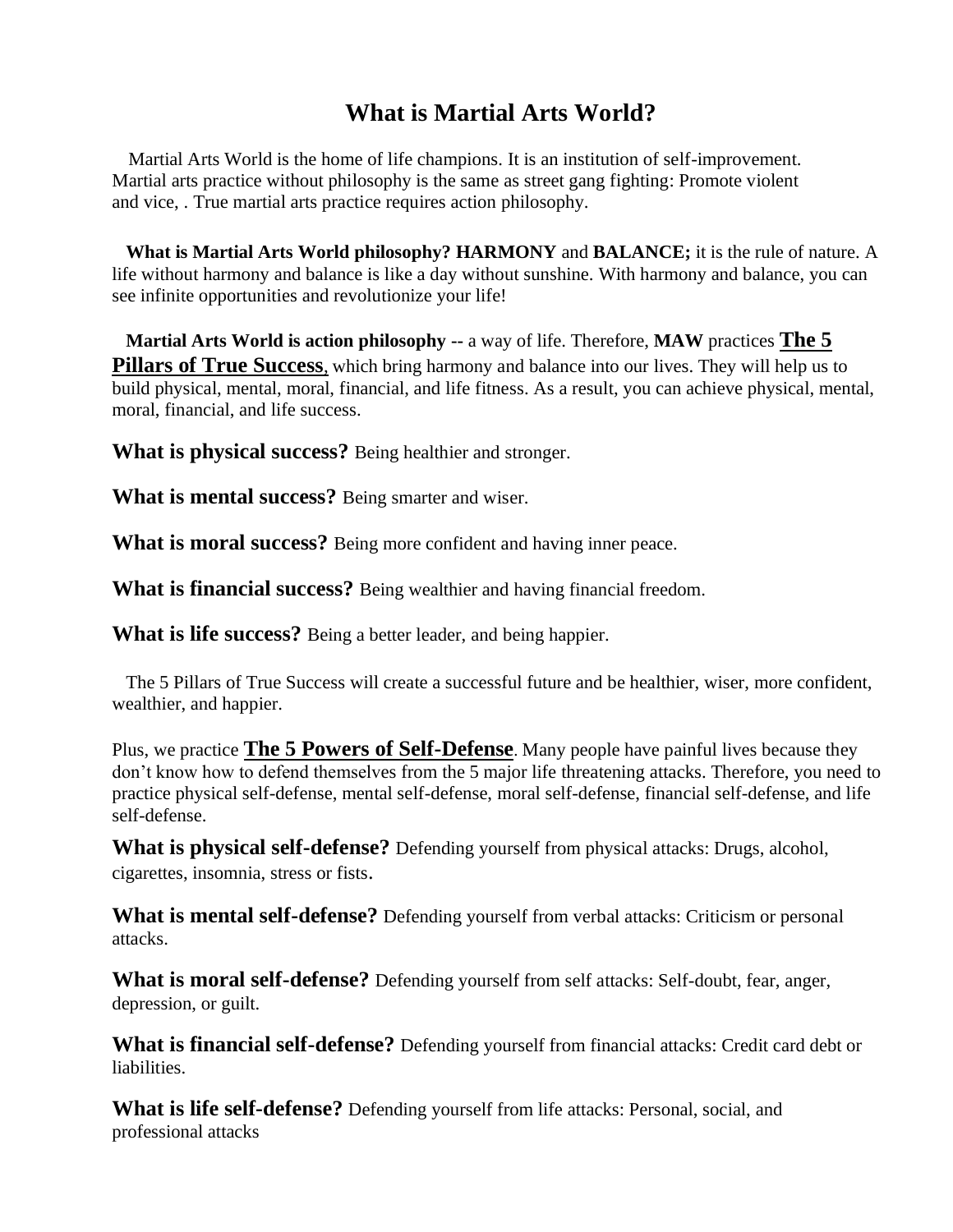#### **The 5 Powers of Self-Defense** will give you life-confidence and personal freedom.

 If you don't develop The 5 Pillars of True Success and The 5 Powers of Self-defense as habits, you will only get temporary benefits; so you need practice *The Top 10 Successful Habits*.

People judge you by your habits: If you have positive habits, people say you are a positive person; if you have negative habits, people say you are a negative person. Likewise, you can be poor or successful depending on your habits: If you have poor habits, you will be poor; if you have successful habits, you will be successful. Therefore, at Martial Arts World, we practice **The Top 10 Successful Habits:** 

**Think like successful people**: You will open the door to opportunities.

**Look like successful people**: You will have the right direction.

**Listen like successful people**: You will be a keen decision maker.

**Speak like successful people:** The sky will be your only limit.

**Act like successful people**: Success will be on your side.

**Feel like successful people**: You will break your own limitations.

**Write like successful people**: You will be smarter, faster and better.

**Dress like successful people**: You will have a positive image.

**Network like successful people**: You will have many supporters.

**Fight like successful people:** Ultimate success will be yours.

**The Top 10 Successful Habits** empower you to create a successful future. You will enjoy personal, social, and professional success for the rest of your life.

**The MAW curriculum has two kinds of class:** Power class and energy class:

Power class contains sharp and powerful movements for young people, while energy class contains soft and gentle movements for senior citizens.

 **MAW power exercises** are amazing! You can practice anywhere, anytime, even while driving or sleeping. Anyone, any age or gender, can practice modern martial arts. It is easy to learn, exciting, meaningful, and beneficial to practice.

 **The Martial Arts World curriculum and philosophy will help you become healthier, wiser, more confident, wealthier, and happier.** Therefore, you will be a life champion and create a successful future. You can revolutionize your life, transform your society, and change the world to make it a better place to live.